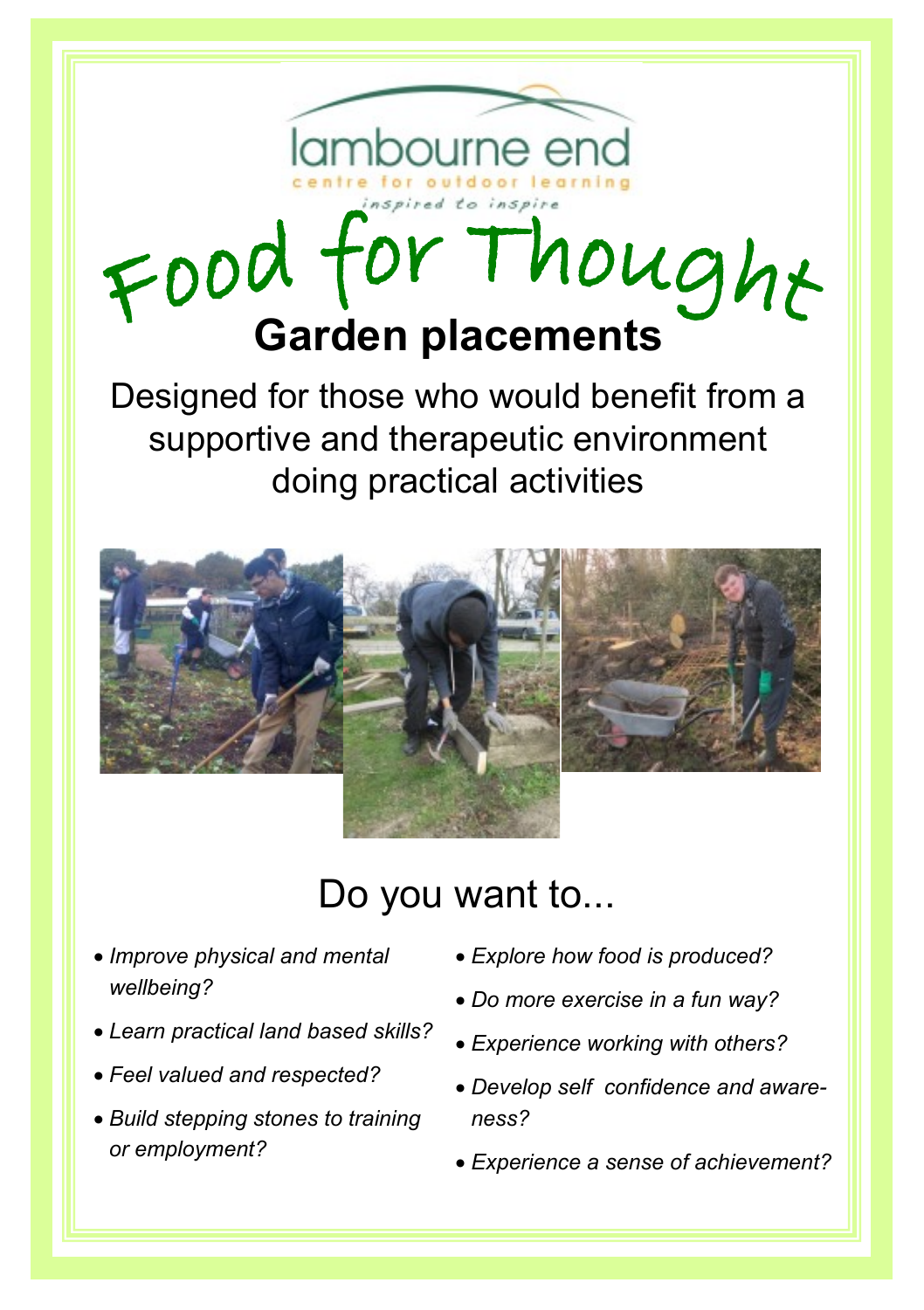**Our friendly staff will support you to work in small groups providing structured and varied activities for you to enjoy such as:**

- Sowing seeds and seeing them grow into food
- Watering and looking after growing plants
- Picking fruit, vegetables and herbs
- Weighing, labelling and selling produce
- Food preparation and cooking, like making jams and biscuits
- Garden maintenance such as mending fences
- Craft activities such as willow structures and Christmas hampers
- Off site visits to similar projects



If you need transport we can pick you up at a central point and drop you back at the end of the day.

Our day starts at 9.30am and finishes at 3.00pm. We provide tea/coffee for breaks, but you will need to bring your own lunch.



If you are not sure, why not come for an informal visit or a taster day?

- Meet us
- See the garden
- Ask questions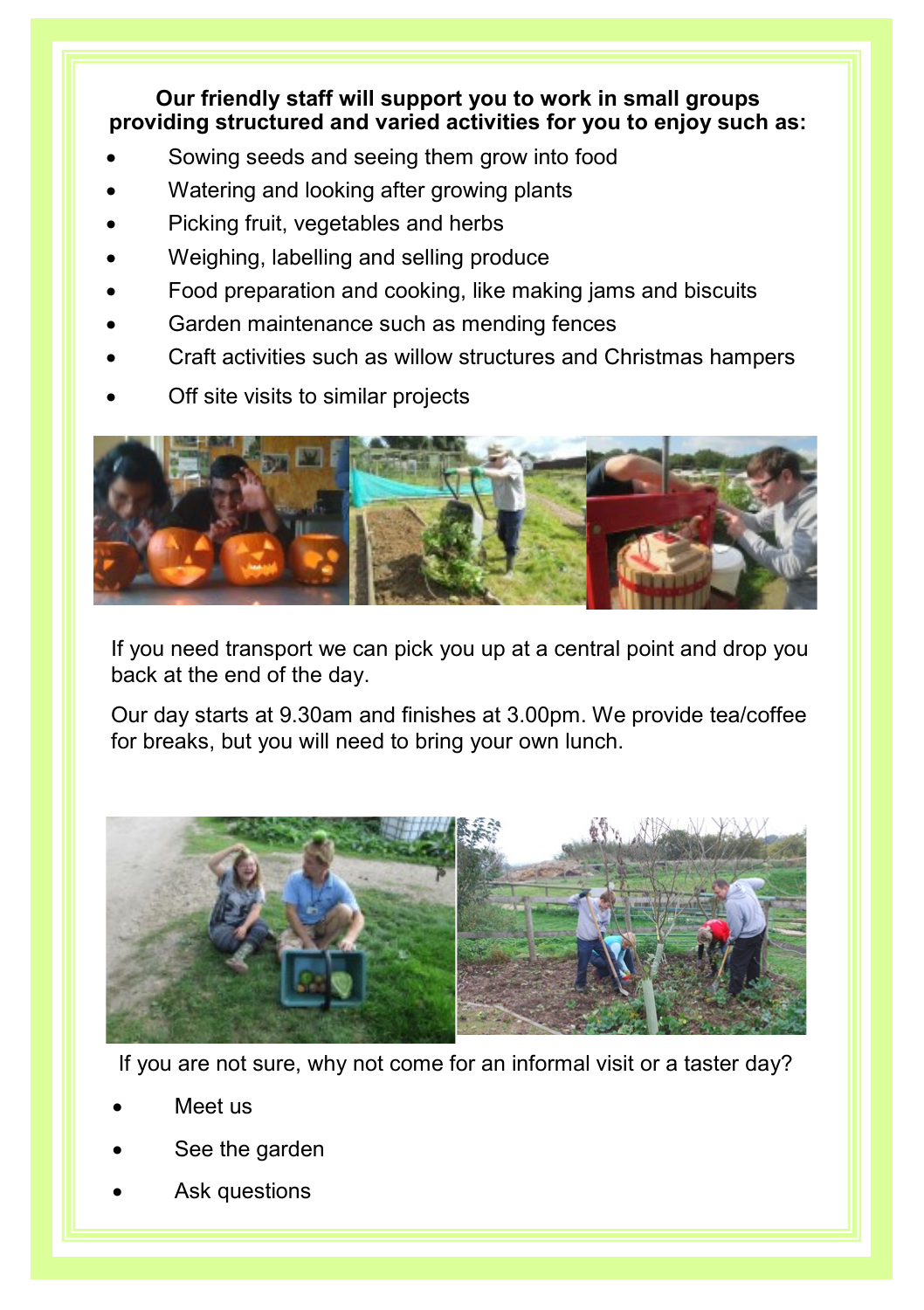### **If you would like to find out more or arrange a visit or taster day , please contact Jan Wade. [Details are on the back of this leaflet.]**

We can:

- talk to you, your parent, guardian, teacher or social worker to find out if we can offer you what you need
- arrange for you to come and see us to find out more and try some gardening activities
- discuss how you can get to and from Lambourne End **Centre**